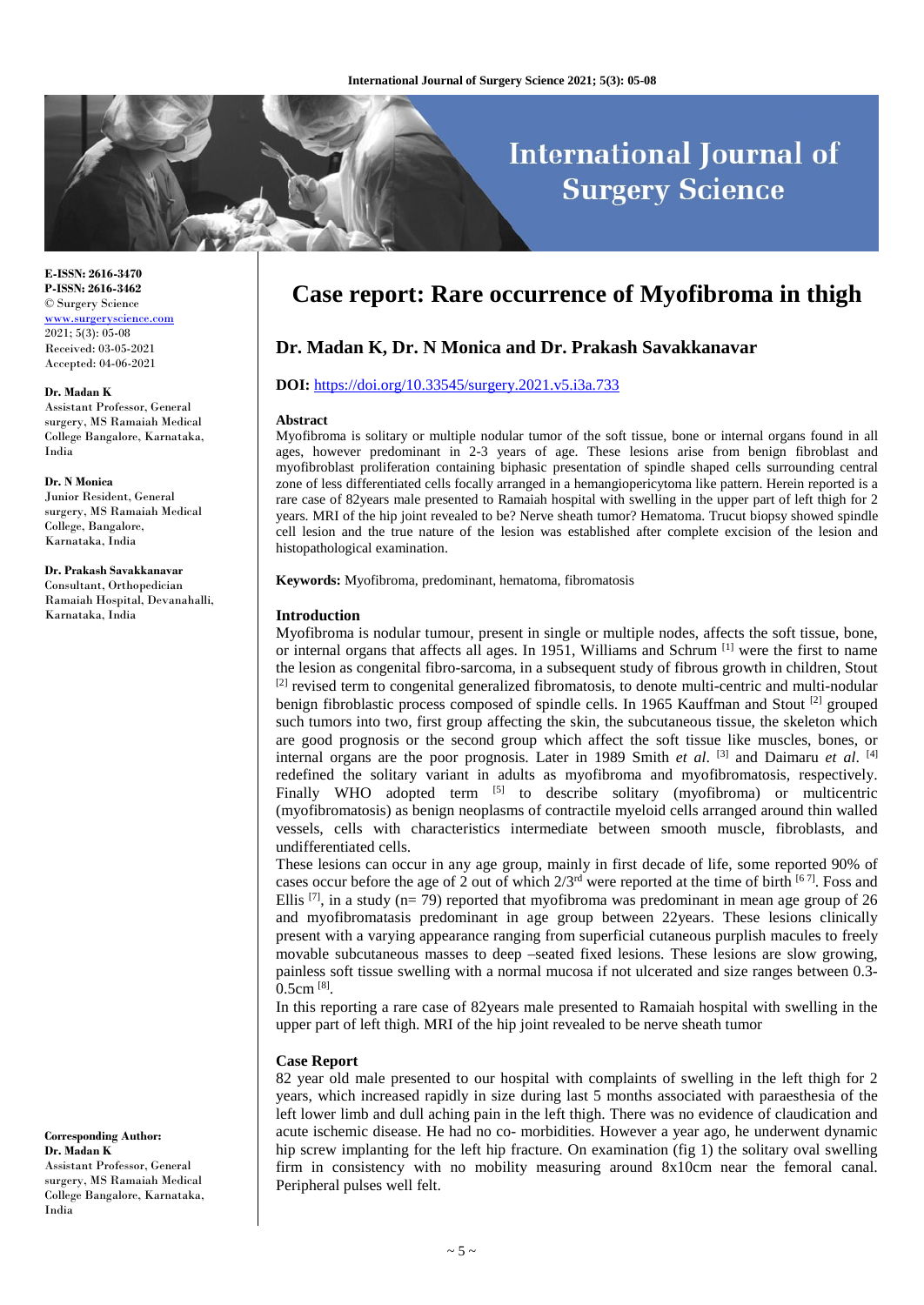

**Fig 1:** Clinical presentation – swelling in the left thigh

#### **Procedures and methodology**

Routine blood investigations were done. MRI of the HIP joint (fig-2) done which showed left femoral DHS screw and plate in situ and well defined alerted signal intensity lesion in the medial aspect of left upper thigh, likely to be nerve sheath tumour ?Hematoma. TruCut biopsy revealed it to be spindle cell lesion.



**Fig 2:** A) MRI scan – showing the swelling in the left thigh, B) MRI scan – bilateral hip joint

Patient underwent wide local excision (fig 3) under spinal anaesthesia and specimen sent for HPE.

Intra-operative findings long saphenous vein was present at crossing over the swelling and femoral vessels were posteriorly.

These vessels were separated. Tumor excised (fig 4) measuring around 14 x 15cm. Intra operative and post-operative period was uneventful. Patient was discharged post-operative day3 with subcutaneous drains.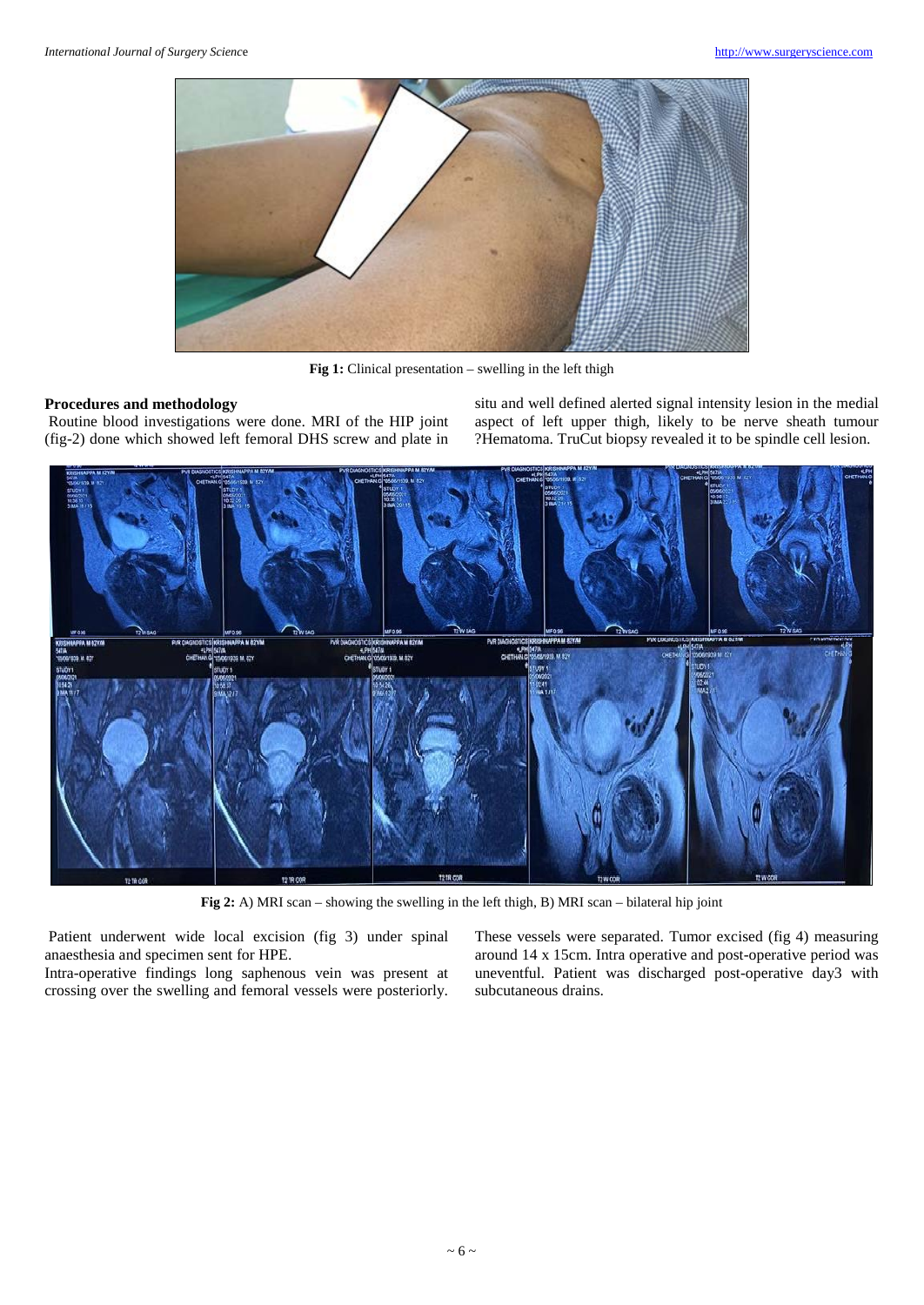

**Fig 3:** a) wide local excision- tumor identified b) Adhesions released c) tumor excisied d) Skin closure and drain in situ



**Fig 4:** a) dissected specimen b) excised tumor

HPE examination showed well encapsulated neoplasm, composed of proliferation of bland spindle cells. These cells are arranged in sheets and fascicles. The nuclei are wavy, delicate and pointed ends. The stroma is densely eosinophillic, fibrotic and hyalinised. No mitotic activity or atypia or necrosis seen. Few entrapped adipose tissue present. Sections from the skin shows ulcerated areas. Impression '*benign spindle cell neoplasm'*

IHC Profile – Desmin – positive, S-100 protein: Negative, Smooth muscle Actin (SMA): Negative, Vimentin: Positive, H Caldesmon: Negative, Ki-67: <1% which favours of myofibroma.

## **Discussion and conclusion**

Myofibroma (unifocal) and myofibromatosis (multifocal) are rare spindle cell neoplasm's composed of myofibroblasts. Lesions can be solitary (75%), multicentric with or without visceral involvement. These lesions can occur in any age group, most often in first decade of life; some of the authors reported

90% of case occur before the age of  $2^{[6, 7]}$  and in adults most common is solitary lesions. These lesions clinically more common in head and neck followed by trunk and extremities. The most common sites are the skin, subcutaneous tissue, and skeletal muscle, with the oral lesions typically in mandible, lips, cheek and tongue [9]. Histologically lesion is mainly composed of spindle cell lesions.

In the case presented here of 82years male presented with swelling in the upper part of left thigh. MRI of the HIP joint revealed to be nerve sheath tumor? Hematoma. Trucut biopsy showed spindle cell lesion. After wide local excision of the lesion. HPE and showed benign spindle cell neoplasm and later IHC Profile – Desmin – positive, S-100 protein: Negative, Smooth muscle Actin (SMA): Negative, Vimentin: Positive, H Caldesmon: Negative, Ki-67: <1% reported as myofibroma.

Presence of the spindle cell lesion in thigh region was never reported as per the available literature.

In the case presented here, the lesion appeared clinically as a benign tumor with no clinical, radiological or histological